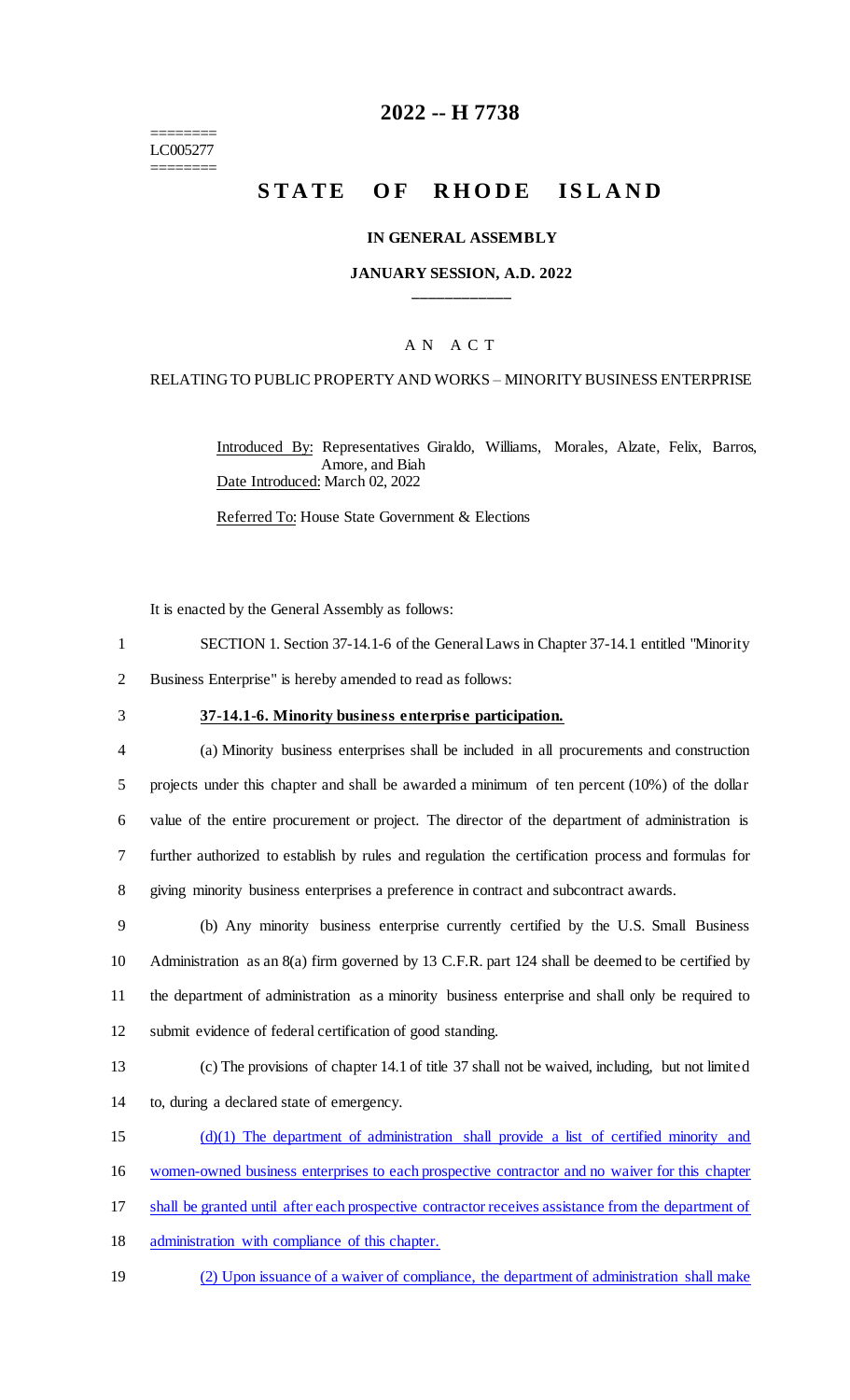- 1 publicly available records of all waivers of compliance. Such records shall include:
- 2 (i) Information identifying the contract, including the value of the contract;
- 3 (ii) Information identifying the contracting agency;
- 4 (iii) The name of the contractor receiving the waiver;
- 5 (iv) The date of the waiver; and
- 6 (v) The specific contract provisions to which the waiver applies.
- 7 (e) Each contracting agency that substantially fails to make a good faith effort to achieve
- 8 the maximum feasible participation of minority and women-owned business enterprises in such
- 9 agency's contracting shall be required to submit to the director of the department of administration
- 10 a remedial action plan to remedy such failure.
- 11 SECTION 2. This act shall take effect upon passage.

#### ======== LC005277 ========